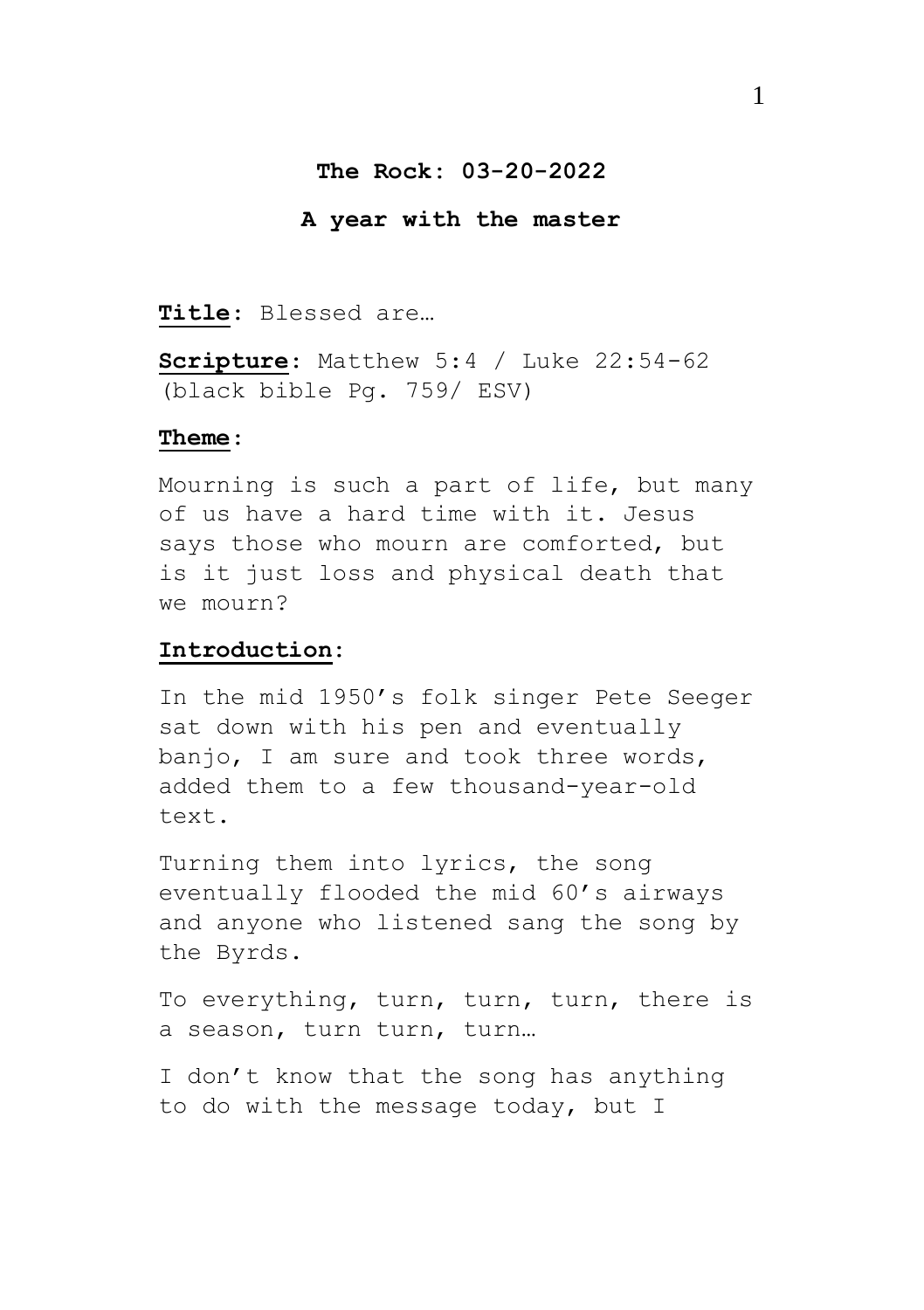really like the song. Yet, I think it actually does.

Because in the melody of the song, it helps when one learns that there is indeed a season for everything under heaven.

There is a time to weep, a time to laugh. A time to mourn and a time to dance. If nothing else, this wisdom of Solomon brought to us by way of Pete Seeger and the Byrds, we are taught that there is to be a proper balance in our lives.

A time for everything under heaven, and this week we learn what mourning is and means. It is another very short, but very deep and rich statement Jesus makes:

## **-Matthew 5:4 (ESV)**

"Blessed are those who mourn, for they shall be comforted."

## **The Story:**

Continuing this week, it seems that journeying with our friend Peter again makes sense. There are many passages we could have gone, Ecclesiastes even, that we could settle on.

One of the questions Pastor Marty and I wrestled with these past weeks was: "What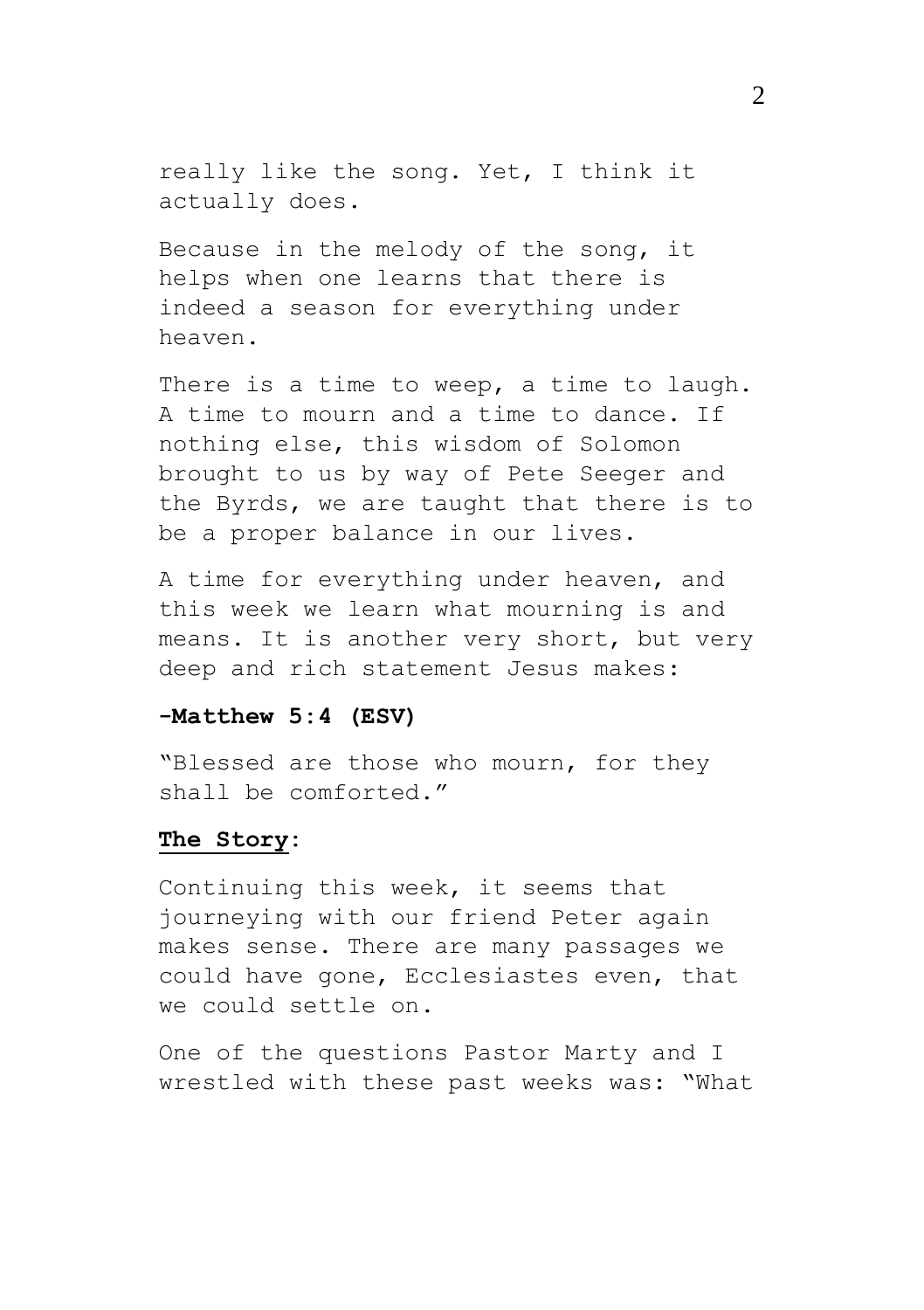does mourning mean as Jesus lays it out here?"

Ultimately, mourning comes from suffering loss. By definition in the Oxford Dictionary, it is: "The expression of deep sorrow for someone who has died."

But the word that Jesus used, 'pentheo' is defined as: A passionate lament or the anguish felt because of some sorrowful event, condition, or circumstance, such as death."

But not only physical death, and that is what we are going to unpack today. Because the one certain thing Jesus promises here is that all who mourn, will find comfort.

Again, so many places to go to see this. The woman who lost her son, and in the middle of the procession, Jesus steps in and raises her boy. Turning a funeral procession into a party line.

Or Lazarus, the friend of Jesus who had been dead four days, and two very angry sisters who felt Jesus lallygagged just a little too much in his efforts to get to them.

Peter, however, continued to draw my attention, the one we learned from last week. Pride always gets in the way of being poor in spirit.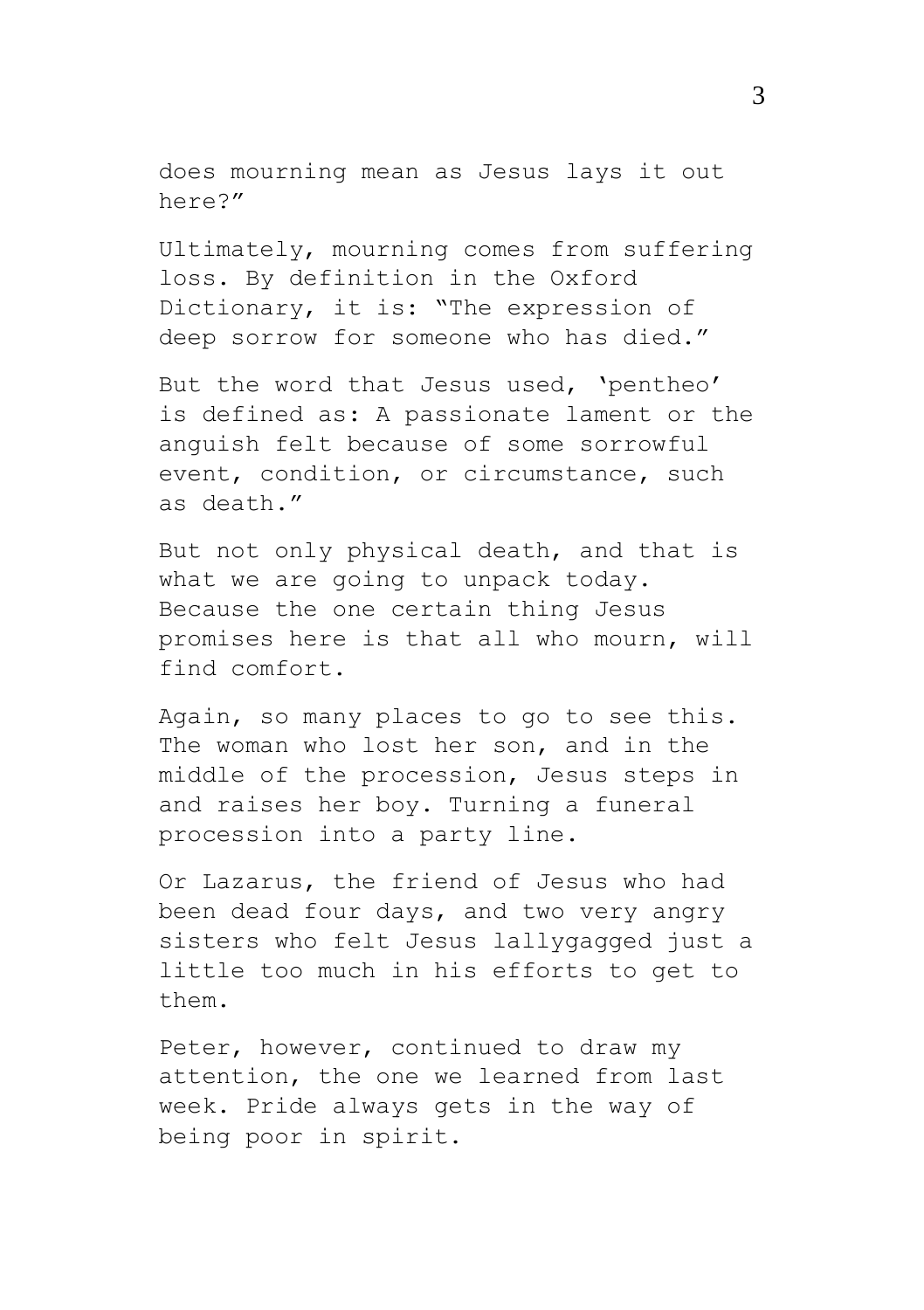He just couldn't get the whole servantleadership piece of getting his feet washed. Until that is, he did get it. So much later so, that later in life he wrote about humility before God, about leading through serving, doing so with humility as the character of a pastor.

Again, as any honest person knows, that transformation didn't happen overnight. It was a life-time of faithfulness -with events along the way that helped Peter see himself more clearly in light of Jesus and Peter's own short-comings.

For thismorning, it is another lesson that came once again at the end of Jesus' earthly ministry, the passion week we call it. Those days between Palm Sunday and Easter.

In the upper room we get the back story which will play out in real time in the temple courtyard. Peter once again. Along with his friends are still trying to figure out what Jesus is doing.

He's finished with the washing of their feet, and he goes right into telling them that one of them is going to betray Him to the authorities. A great conversation starter just before dinner, right?

I'm showing you true, genuine servantleadership. I've taken the time to wash 4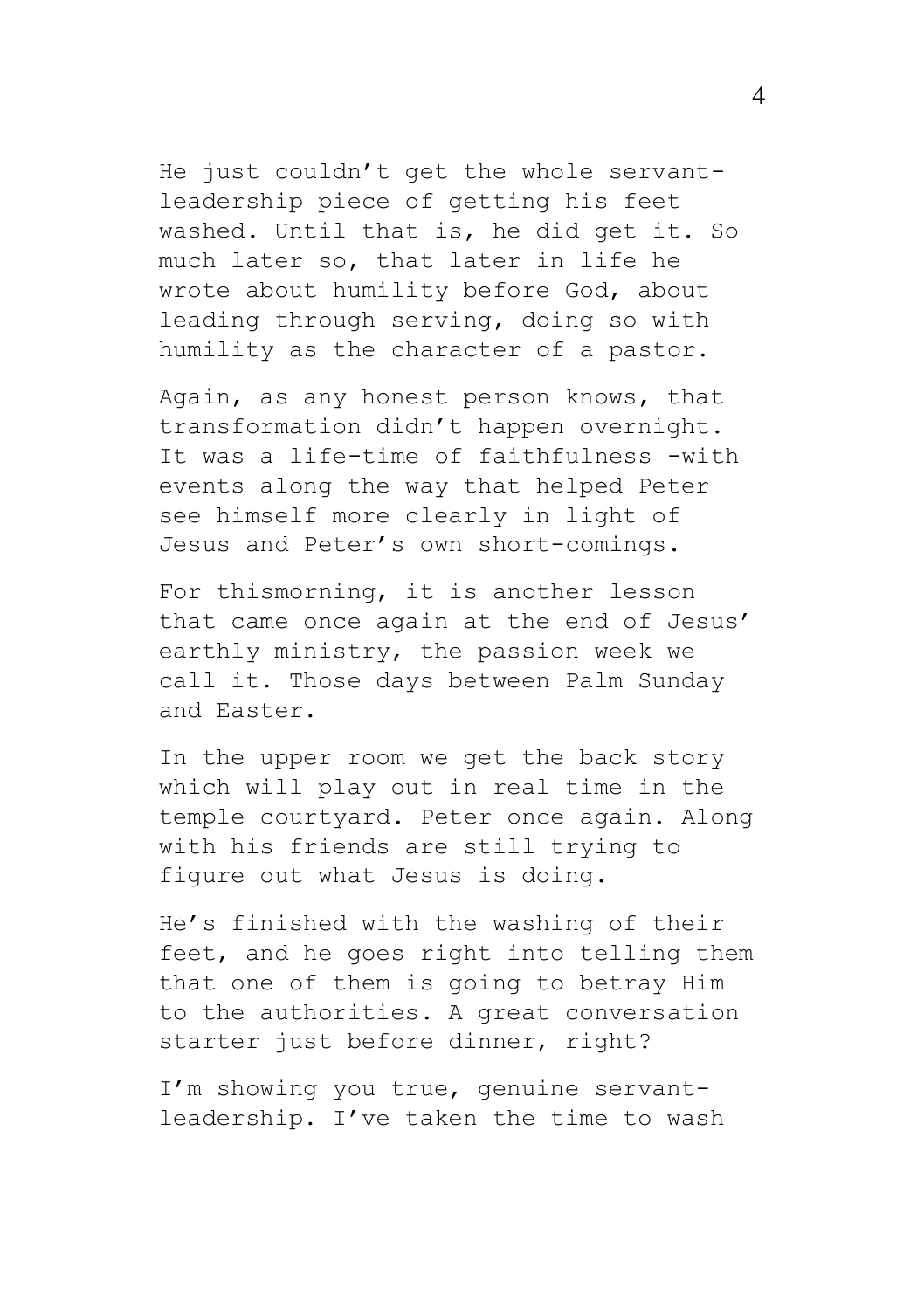all of your feet (Judas included), and now I want you to know, clean feet and all, one of you has a dark and dirty heart, as it were.

Not only did you miss what I have done, but you have missed who I AM!

They discover it's Judas, I'll leave him be as that will be Pastor Marty's task to look at that sad story. If we it think otherwise let's examine our own hearts with a humble thankfulness before God that he keeps us.

As my Gramma always said: "There, but for the grace of God, go I."

It is here, in typical fashion where Peter in his own strength, flesh and boastfulness, once again gets himself in trouble with his mouth. Looking again at a text we visited last week:

### **-John 13:36-38 (ESV)**

"Simon Peter said to him, "Lord, where are you going?" Jesus answered him, "Where I am going you cannot follow me now, but you will follow afterward." Peter said to him, "Lord, why can I not follow you now? I will lay down my life for you." Jesus answered, "Will you lay down your life for me? Truly, truly, I say to you, the rooster will not crow till you have denied me three times."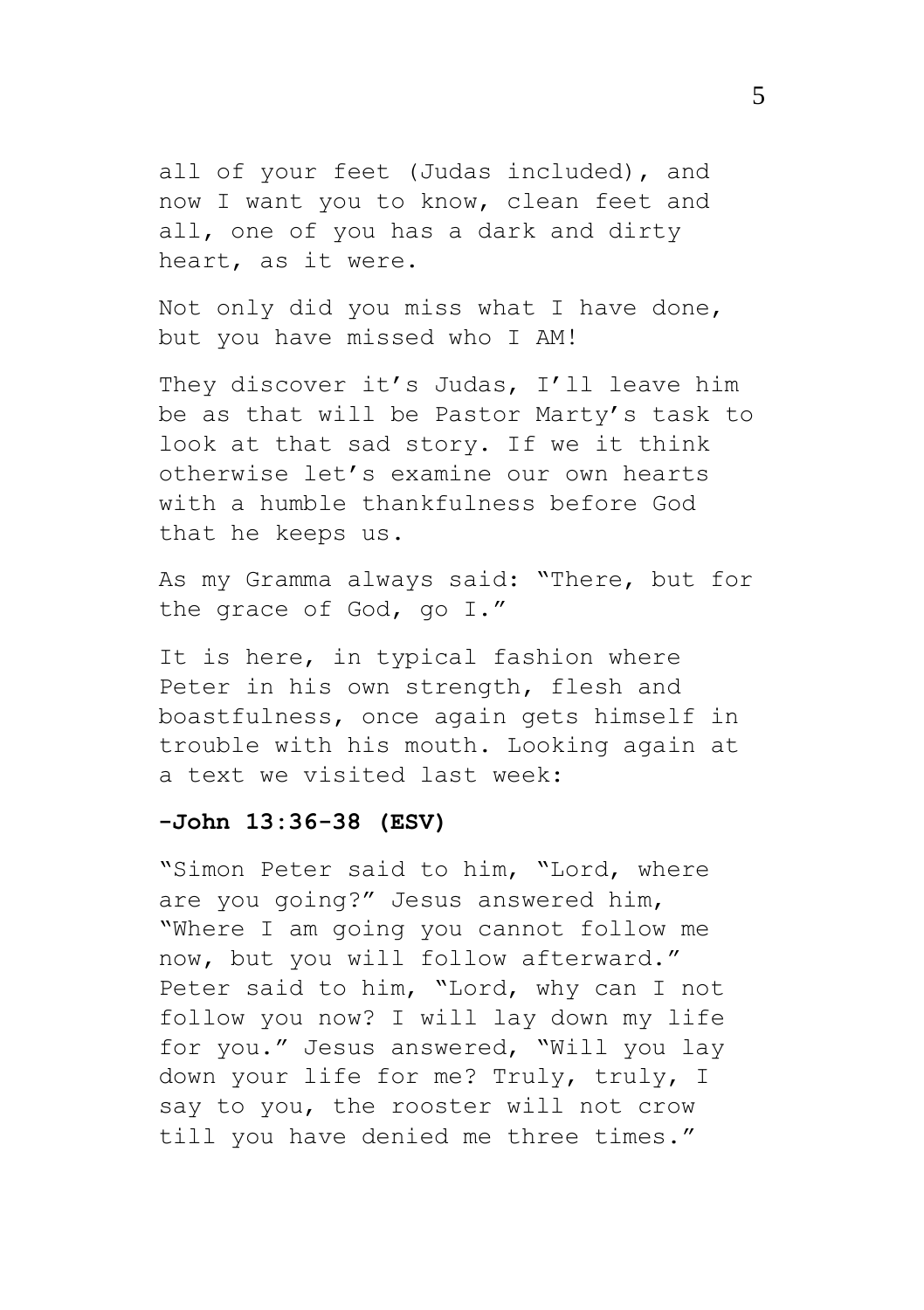A very haunting statement! This is why we need to be slower in tossing Judas by the way. They all betrayed Jesus and abandoned Him.

Peter, as we see in Luke's telling of the gospel, was so very boastful:

# **-Luke 22:33 (ESV)**

"Peter said to him, "Lord, I am ready to go with you both to prison and to death."

He just didn't understand yet that he still had some dying to do in his flesh, and mourning the facts of his failures, so public as they will be.

As painful as this story is, we should remember a few things:

- 1- All scripture is given for our benefit and growth. (2 Tim. 3:16-17)
- 2- At any time, any one of us, in our actions are just like Peter. If we aren't careful to walk in genuine humility, knowing that it is Jesus who makes us stand, most especially in our weaknesses. (2 Corinthians  $12:10$
- 3- God's grace is abundant. The difference between Judas and his sin, and Peter and his, is their hearts! It's their repentance or lack thereof.

6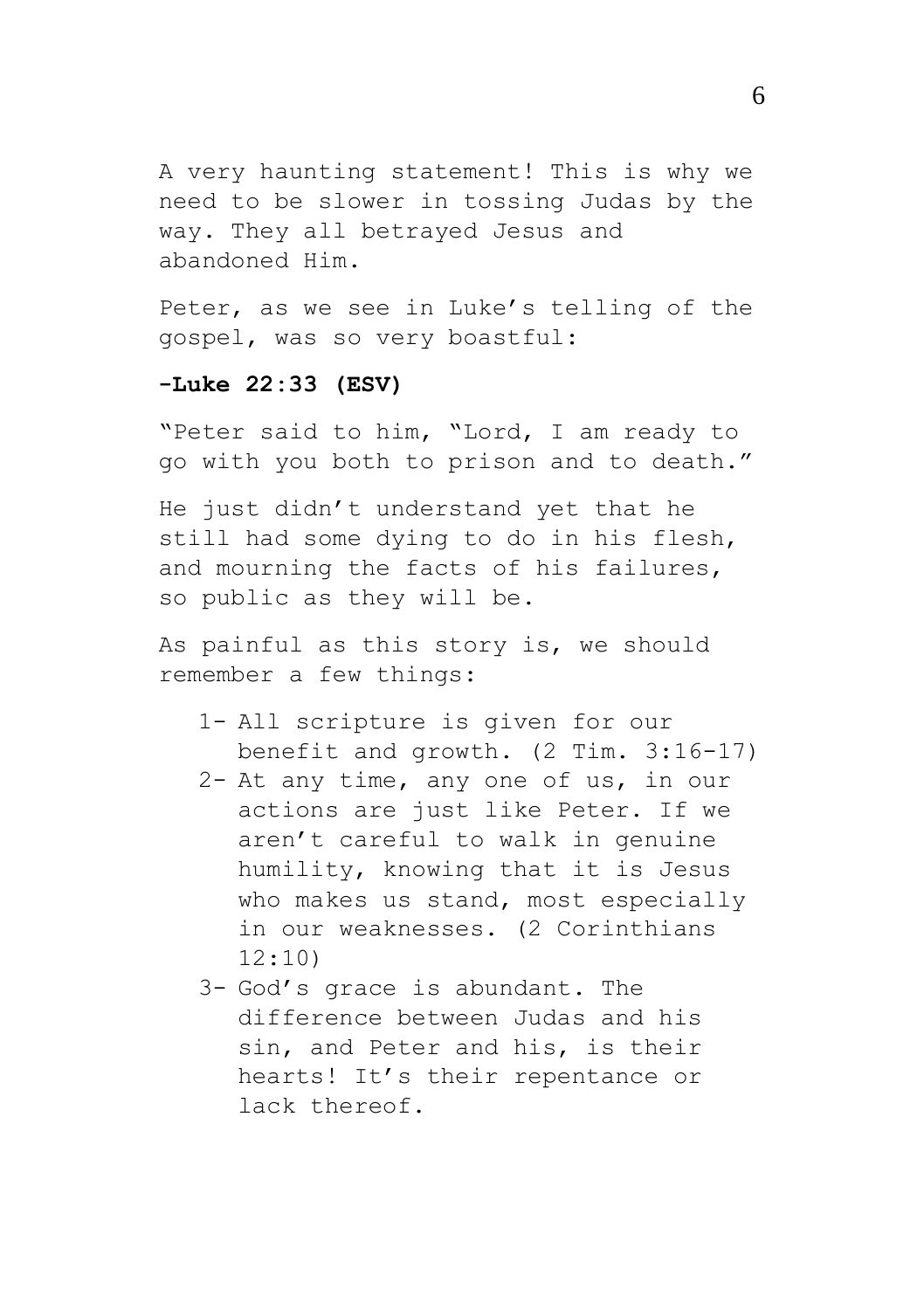There is a sorrow for doing something wrong, and then there is a sorrow which brings about genuine conviction ultimately leading to repentance.

No matter how painful it is for us, we must all come face to face with it and with Jesus. Judas did not. Peter, well, let's see:

## **-Luke 22:54-60 (ESV)**

"Then they seized him and led him away, bringing him into the high priest's house, and Peter was following at a distance. And when they had kindled a fire in the middle of the courtyard and sat down together, Peter sat down among them. Then a servant girl, seeing him as he sat in the light and looking closely at him, said, "This man also was with him." But he denied it, saying, "Woman, I do not know him." And a little later someone else saw him and said, "You also are one of them." But Peter said, "Man, I am not." And after an interval of about an hour still another insisted, saying, "Certainly this man also was with him, for he too is a Galilean." But Peter said, "Man, I do not know what you are talking about." And immediately, while he was still speaking, the rooster crowed."

Wow! The detail Luke gives here about this complete collapse under pressure can

7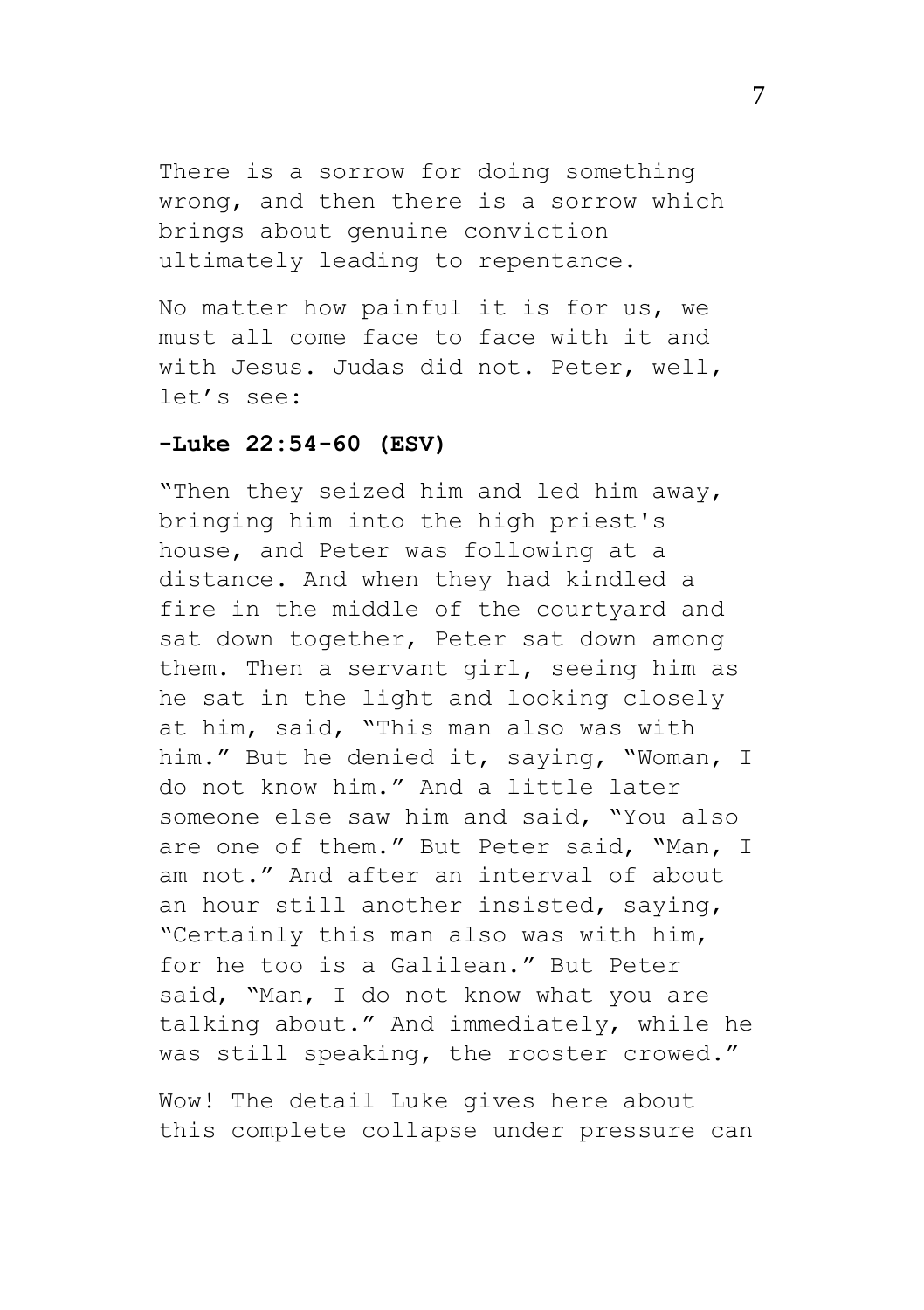have come from only one source – Peter himself.

Luke, at some point, had to have sat down with Peter and asked the question: "What exactly happened that night in the temple courtyard?"

Peter, a much different man now, had to go back in his mind's eye to the place of his biggest failure. The night he failed Jesus.

John Piper once said that *a thousand sorrows teach a man to preach*, and Peter had his share of sorrows. But none so painful as this- the very thing he made clear to Jesus that he would not do, he did!

Luke grabs onto something Peter says and writes it here:

## **-Luke 22:61 (ESV)**

"And the Lord turned and looked at Peter. And Peter remembered the saying of the Lord, how he had said to him, "Before the rooster crows today, you will deny me three times."

"The LORD turned and looked at Peter…"

Can you imagine? I can! The sickness in your gut and the unsettled pain in your spirit that screams: "I've been caught!"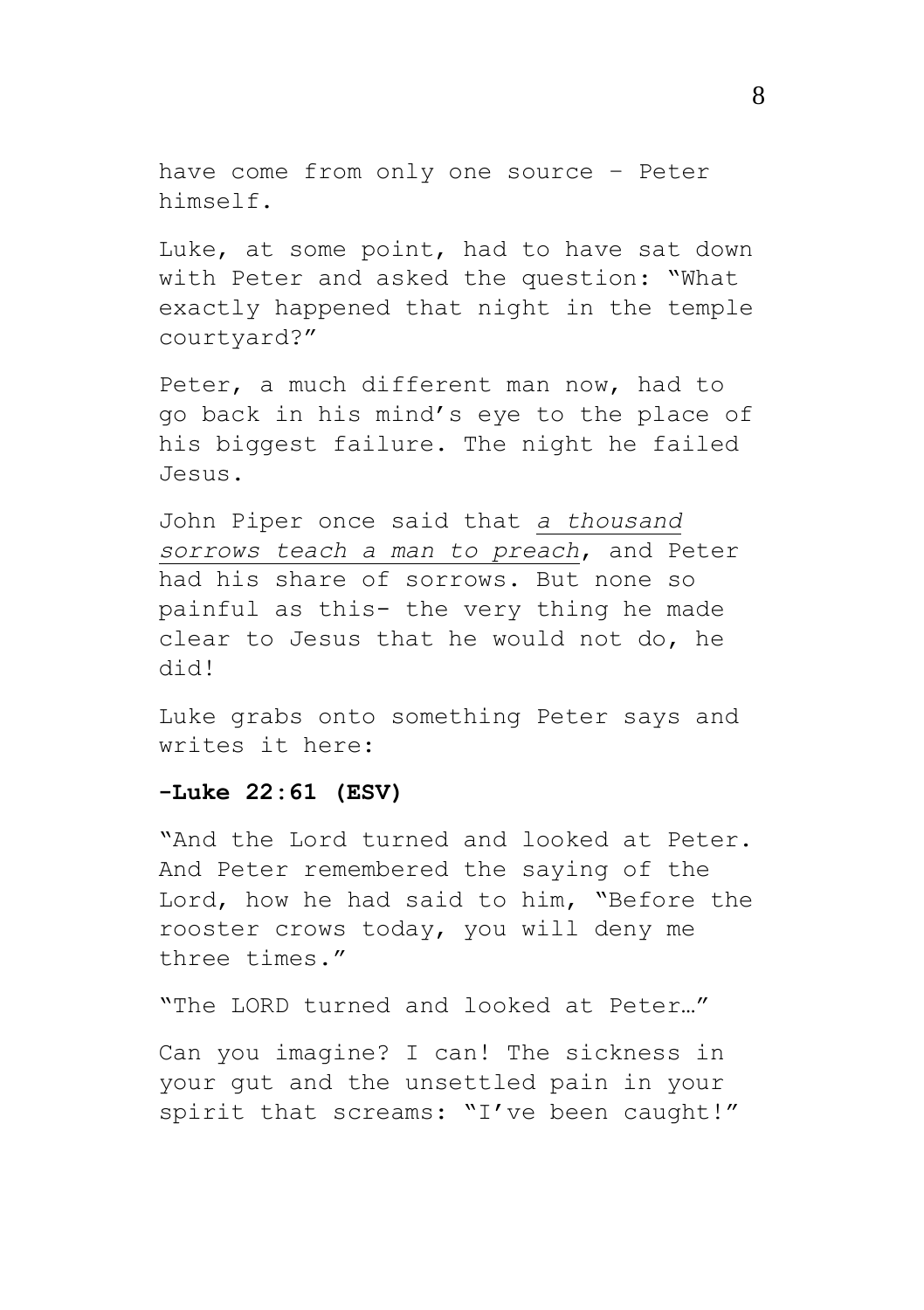We have all been there, in some way, at some point for some reason. But GOD…

This becomes a God moment in time. What are we going to do with that? Are we going to dig in our heels in our pride and power through, all the while gathering up excuses as to why it really wasn't my fault?

Or-will we be like Peter, and mourn?

### **-Luke 22:62 (ESV)**

"And he went out and wept bitterly."

Weeping bitterly over our failure and miscalculation regarding our very selves.

Mourning ourselves and dying to ourselves, drives us to live for Christ. It is there where we understand God's grace and His goodness.

I wonder because at this point that is all I can do, but I wonder when Jesus looked at Peter, did Peter feel both conviction and compassion from the LORD?

I believe so. I say that because of all the evidence of the rest of Peter's recorded life. He was not a perfect man, none of us are. But he was a forgiven man who understood God's grace.

Martyn Lloyd-Jones again, is so helpful to me. He says regarding mourning: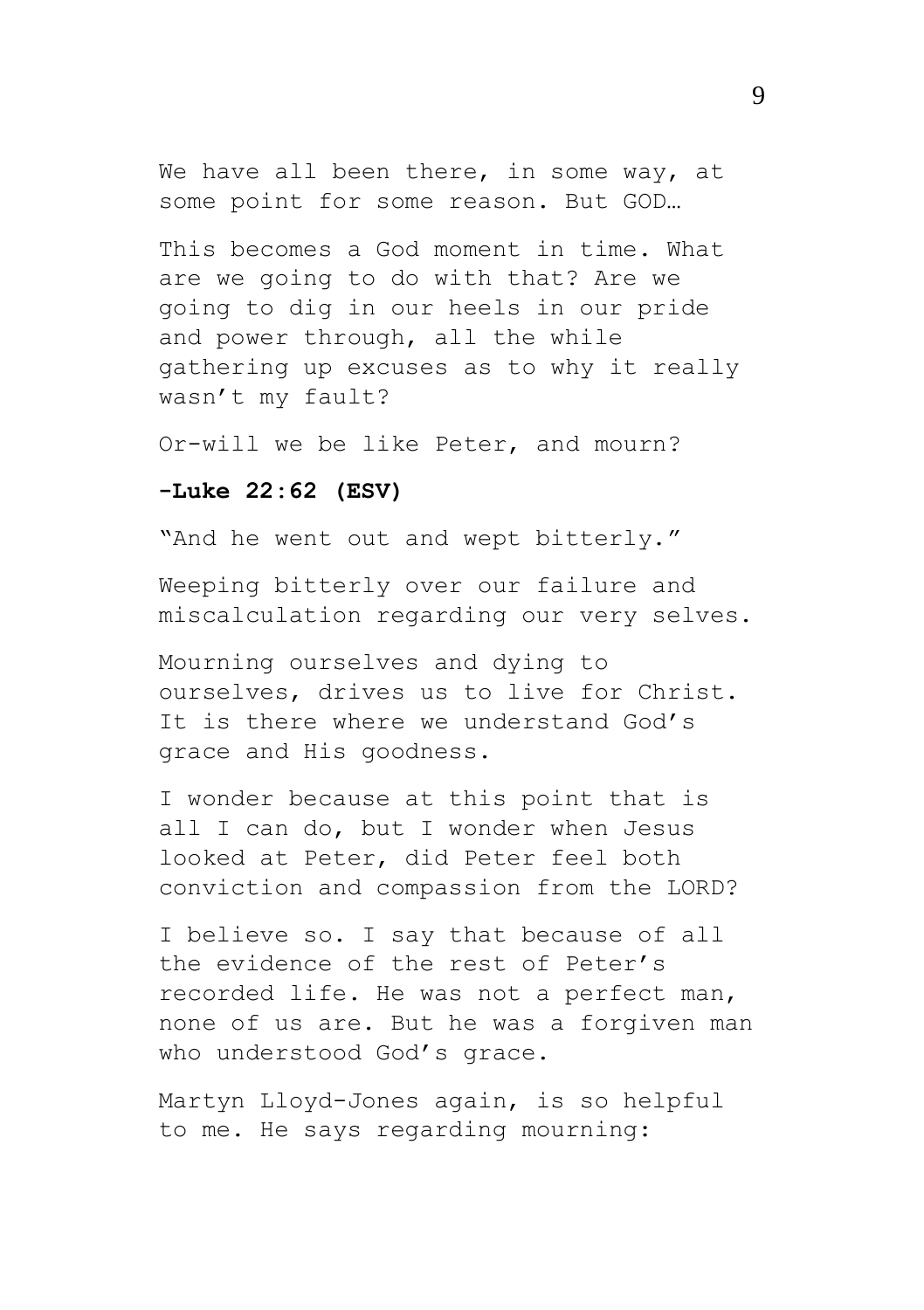"…we should approach it all in terms of this Sermon on the Mount, which starts with negatives. We have to be poor in spirit before we can be filled with the Holy Spirit. Negative before positive. And here again is another example of exactly the same thing -conviction must of necessity preceded conversion, a real sense of sin must come before there can be true joy of salvation."

# **-Studies in the Sermon on the Mount Pg. 45**

This is what happened to Peter -that eye contact moment with Jesus caused Peter to see himself for just who he really was -a sinful man, who in his own strength falls on his face.

But, once again, Jesus is there to comfort and lift back up. Not because of anything Peter did, but because of what Jesus was about to do- bear it all upon the cross.

And the authorities thought they were actually in control of all these events. They weren't!

Comfort and joy come from knowing this and the fact that Jesus has paid for our sins. Elvina hall wrote the great hymn in 1865: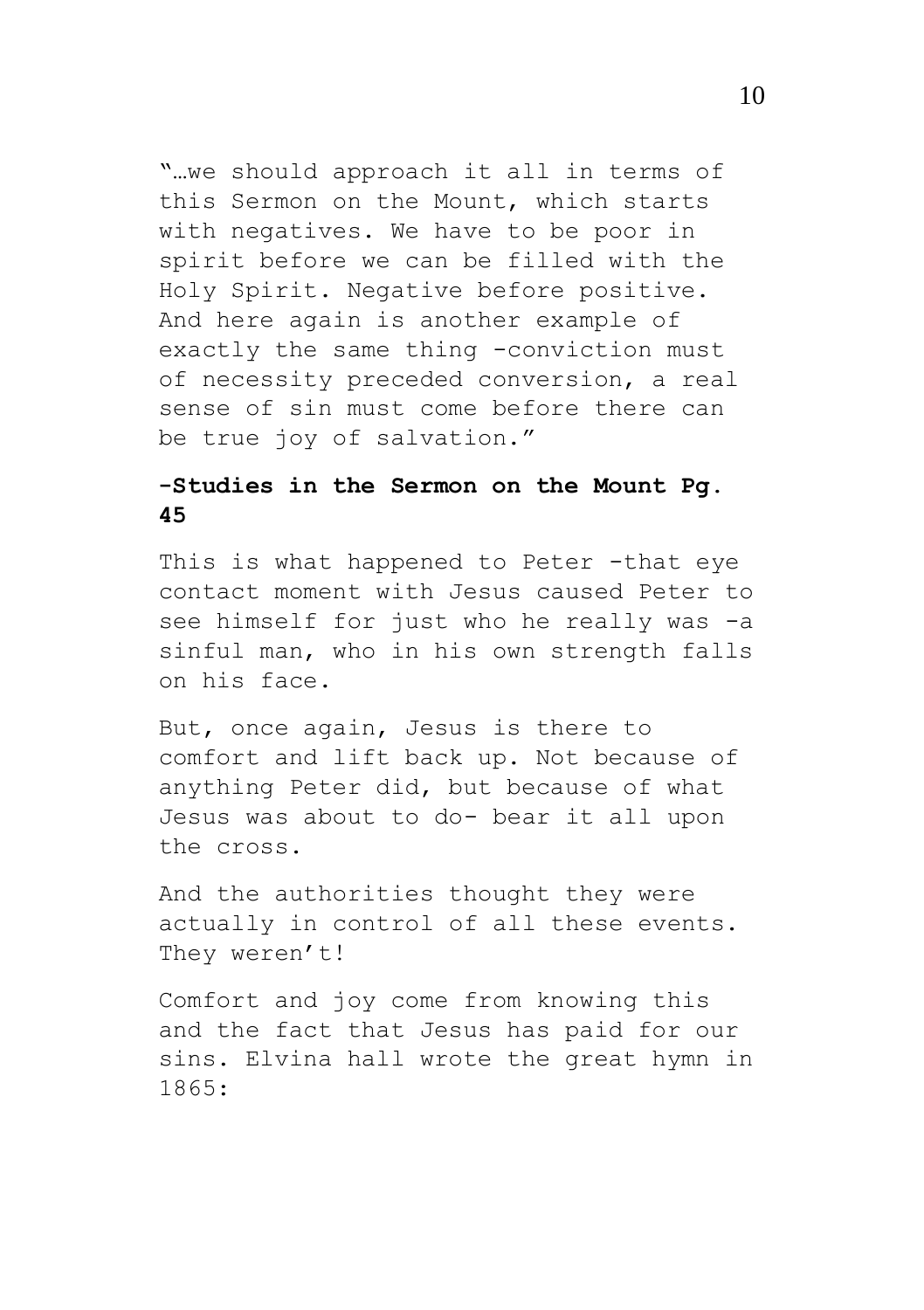"I hear the savior say, thy strength indeed is small, child of weakness, watch and pray, find in me thine all in all.

Jesus paid it all, all to Him I owe. Sin had left its crimson stain, He washed it white as snow."

## **-Elvina M. Hall**

Peter was being perfected in Christ, he was comforted by Him in the fact that no matter what you do, even publicly denying Jesus because of fear -even that does not leave you lost and alone, out in the cold of this world.

Repentance requires mourning -mourning over the sin that violated and violates God's goodness, and it is God's goodness which picks us up, because of His great love for us: We live.

Peter recognized this, and I am convinced that even in the pain of that look -he found comfort in compassion, because he knew Jesus -and even more important, Jesus knew Peter!

Can we mourn? Not just because of physical death and the loss of a loved one?

But, can we mourn because of conviction that when we miss the mark, we grieve the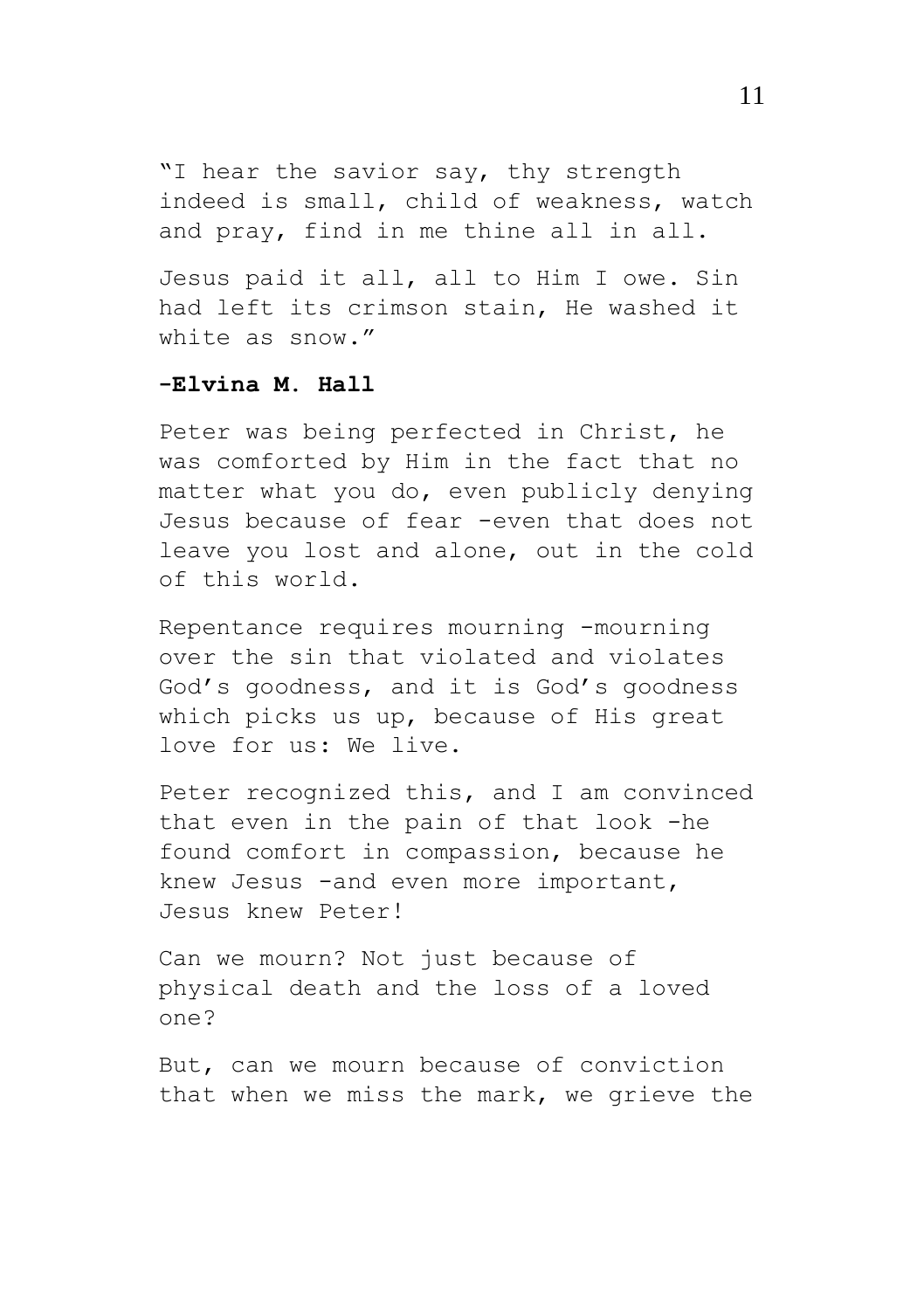heart of God. Not because He is some divine dictator looking to punish us.

Rather, because He is our heavenly Father who desires the absolute best for His creation. Knowing that, can we be driven to our knees and "die to ourselves and our pride and self-reliance"?

When we get to that place, as painful and unsettling as it is, we can and should remember that even as we feel like we are dying and becoming "weak", we are comforted by Him who took the penalty for us upon the cross.

"Blessed are those who mourn, for they shall be comforted."

I close with a look at John's gospel and a quote, because we simply can't leave it here, as though Peter is weeping out in the cold and darkness without and comfort.

We are not left without hope, in fact we are promised a blessed hope because of what Christ has done, one which will turn our mourning into joy.

John's gospel shares with us that moment on the beach when Jesus asks Peter three times (no accident): "Do you love me?"

We see a different Peter here- revealed to us in verse 17: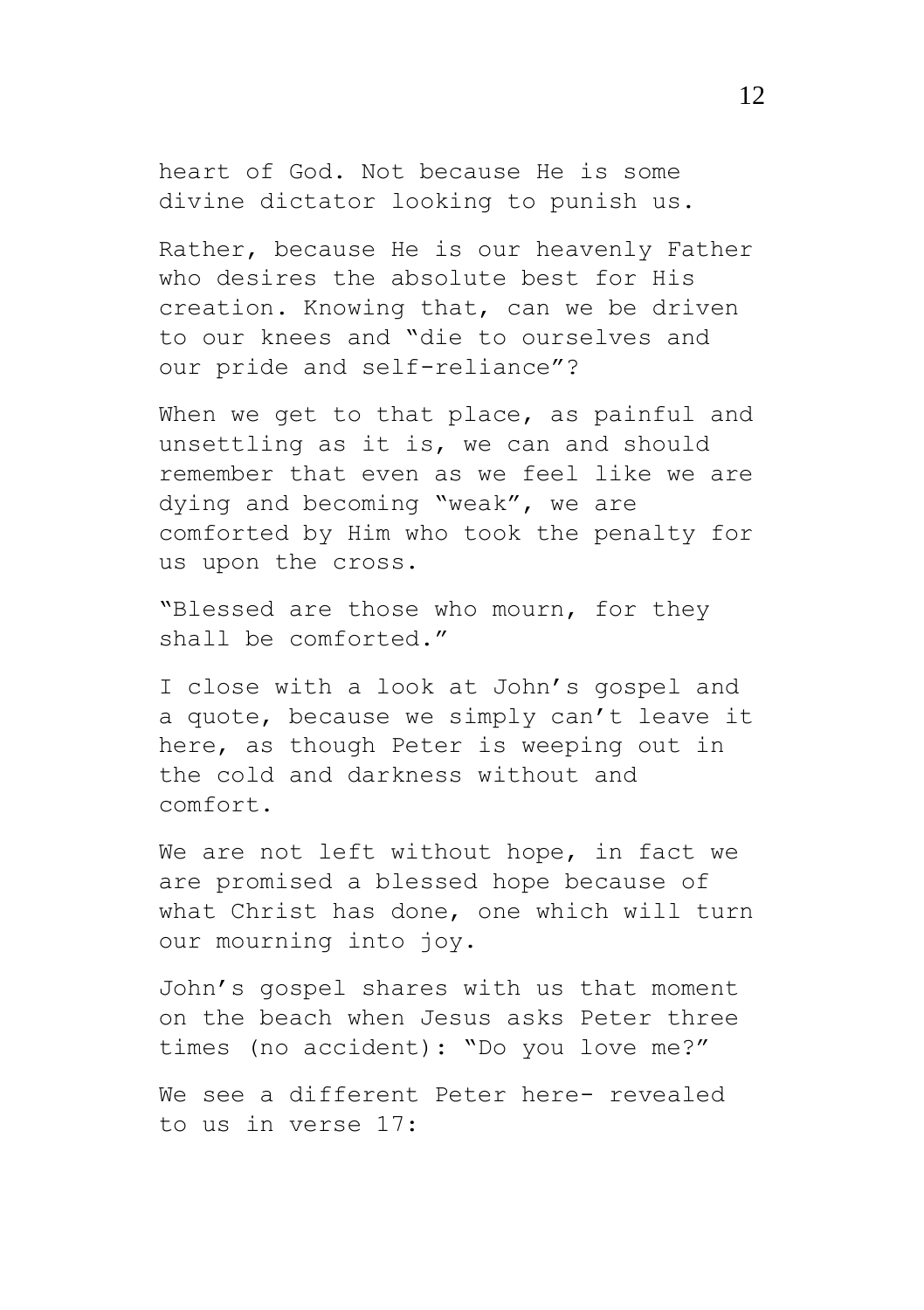#### **-John 21:17 a-b (ESV)**

"He said to him the third time, "Simon, son of John, do you love me?" Peter was grieved because he said to him the third time, "Do you love me?" and he said to him, "Lord, you know everything; you know that I love you."

You know everything…

There is great comfort in that statement. Why? Because He knows everything -and He still loves us and calls us friend.

#### **Lloyd-Jones:**

"You cannot bank on education; you cannot bank on the United Nations any more than you could the league of nations. All that has been tried and failed. But for the Christian man (and woman) who mourns because of sin and because of the state of the world, there is comfort – the comfort of the blessed hope [Fund. Truth #13] the glory that yet remains." The return of our king.

## **-Studies on the Sermon on the Mount**

This is such a beautiful promise of God for us. In all my wrongs, in all of the world's wrongs, God, in Jesus, will make it all right -and in that is great comfort and great hope, for those who trust in Christ.